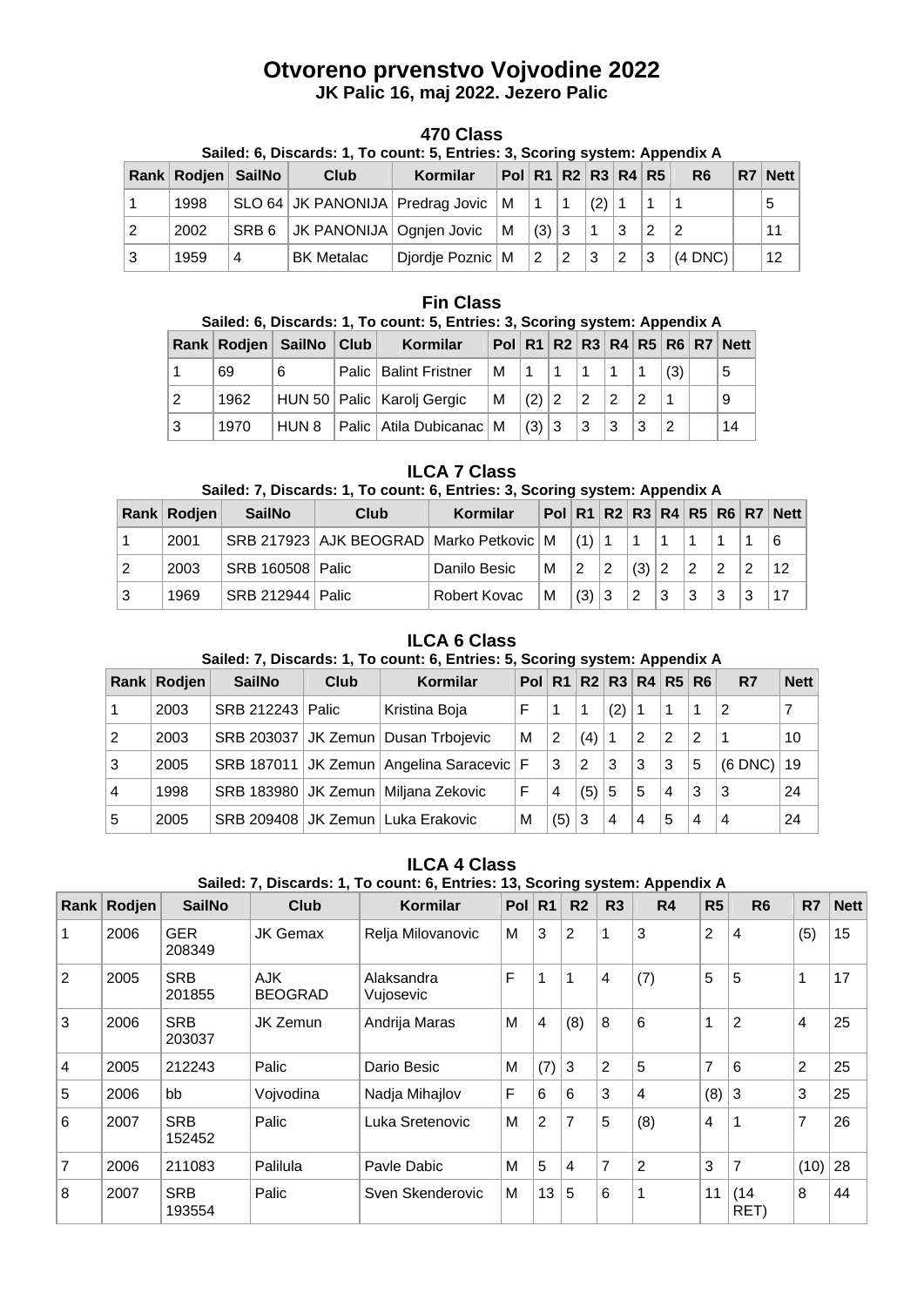| Rank | Rodjen | <b>SailNo</b>        | Club                         | Kormilar           | Pol | R <sub>1</sub> | R <sub>2</sub> | R <sub>3</sub> | R4           | R <sub>5</sub> | R <sub>6</sub> | R7 | <b>Nett</b> |
|------|--------|----------------------|------------------------------|--------------------|-----|----------------|----------------|----------------|--------------|----------------|----------------|----|-------------|
| 9    | 2005   | 173307               | AJK DJERDAP                  | Miroslava Mjagkikh | F   | 9              | 9              | (13)           | 9            | 12             | 11             | 6  | 56          |
| 10   | 2007   | <b>SRB</b><br>215221 | <b>AJK</b><br><b>BEOGRAD</b> | Mina Zei           | F   | 11             | 10             | 9              | (12)         | 9              | 8              | 9  | 56          |
| 11   | 2006   | <b>SRB</b><br>184196 | Palic                        | Roland Kovac       | M   | 12             | 12             | 11             | (14)<br>DNC) | 6              | 9              | 12 | 62          |
| 12   | 2005   | <b>SRB</b><br>198839 | Vojvodina                    | Minja Mihajlov     | F   | 10             | 11             | (12)           | 11           | 10             | 10             | 11 | 63          |
| 13   | 2006   | BB                   | JK Gemax                     | Naum Jokic         | M   | 8              | (13)           | 10             | 10           | 13             | 12             | 13 | 66          |

### **Optimist Class Sailed: 6, Discards: 1, To count: 5, Entries: 36, Scoring system: Appendix A**

| Rank             | Rodjen | <b>SailNo</b>      | <b>Club</b>           | Kormilar               | Pol | R <sub>1</sub> | R <sub>2</sub>   | R <sub>3</sub>          | R4                      | R <sub>5</sub>          | R <sub>6</sub>   | <b>Nett</b> |
|------------------|--------|--------------------|-----------------------|------------------------|-----|----------------|------------------|-------------------------|-------------------------|-------------------------|------------------|-------------|
| $\mathbf 1$      | 2007   | 777                | JK Zemun              | Andrej Bozoki          | M   | $\overline{2}$ | 1                | 3                       | (15)                    | $\overline{c}$          | 1                | 9           |
| $\overline{c}$   | 2007   | <b>SRB 102</b>     | Palic                 | Nenad Zakic            | M   | 3              | $\overline{2}$   | $\mathbf 1$             | $\overline{c}$          | 1                       | (37)<br>DSQ)     | 9           |
| $\sqrt{3}$       | 2008   | <b>SRB 401</b>     | <b>JK Gemax</b>       | Marko Adjanski         | M   | (12)           | $\overline{4}$   | $\overline{\mathbf{4}}$ | 3                       | 5                       | 4                | 20          |
| 4                | 2009   | <b>SRB 352</b>     | Palic                 | Bertalan Molnar        | M   | 4              | (14)             | $\overline{2}$          | 1                       | 8                       | $\boldsymbol{9}$ | 24          |
| 5                | 2010   | <b>SRB 636</b>     | Palilula              | Veljko Simonovic       | M   | 6              | 5                | 6                       | 5                       | (7)                     | 3                | 25          |
| 6                | 2010   | <b>SRB 514</b>     | Palilula              | Dusan<br>Miloradovic   | M   | 1              | 8                | $\overline{7}$          | 9                       | (10)                    | 5                | 30          |
| $\overline{7}$   | 2008   | <b>SRB 224</b>     | JK Zemun              | Ana Vrebalov           | F   | (16)           | 3                | 5                       | 8                       | $\overline{\mathbf{4}}$ | 10               | 30          |
| 8                | 2010   | <b>SRB 446</b>     | JK Gemax              | Sava<br>Radibratovic   | M   | 9              | (12)             | 8                       | $\overline{\mathbf{4}}$ | 6                       | 6                | 33          |
| $\boldsymbol{9}$ | 2009   | <b>SRB 402</b>     | Palilula              | Andrea Sijan           | F   | 8              | 6                | 11                      | (21)                    | 14                      | $\overline{2}$   | 41          |
| 10               | 2009   | <b>SRB 410</b>     | JK Zemun              | Vladimir<br>Vrebalov   | M   | 5              | 10               | 9                       | $\overline{7}$          | (37)<br>OCS)            | 15               | 46          |
| 11               | 2008   | 351                | AJK<br><b>DJERDAP</b> | Isidora<br>Kovacevic   | F   | 11             | $\overline{7}$   | (15)                    | 12                      | 9                       | $\overline{7}$   | 46          |
| 12               | 2007   | <b>SRB 353</b>     | Palilula              | Gala Vukovic           | F   | $\overline{7}$ | 13               | 10                      | 6                       | 12                      | (18)             | 48          |
| 13               | 2008   | <b>SRB</b><br>2125 | Vojvodina             | Dario Lolic            | M   | 13             | $\boldsymbol{9}$ | 12                      | (18)                    | 15                      | 8                | 57          |
| 14               | 2008   | <b>SRB 445</b>     | Palic                 | Tijana Zakic           | F   | 17             | 19               | 13                      | 10                      | 3                       | (20)             | 62          |
| 15               | 2011   | <b>SRB</b><br>2124 | Vojvodina             | Danilo Ljeskovac       | M   | 10             | 11               | 14                      | 14                      | (17)                    | 13               | 62          |
| 16               | 2011   | <b>SRB 418</b>     | AJK<br><b>BEOGRAD</b> | Jovana<br>Stepanovic   | F   | (19)           | 15               | 17                      | 11                      | 18                      | 11               | 72          |
| 17               | 2012   | <b>SRB</b><br>1114 | <b>JK Gemax</b>       | Kosta Trajceski        | M   | 14             | (22)             | 21                      | 19                      | 11                      | 12               | 77          |
| 18               | 2010   | <b>SRB 209</b>     | Palilula              | Katarina<br>Bicanski   | F   | 15             | 17               | 16                      | 16                      | 16                      | (21)             | 80          |
| 19               | 2009   | <b>SRB</b><br>1312 | JK Zemun              | Vanja Maras            | F   | 18             | 18               | 18                      | 13                      | (19)                    | 17               | 84          |
| 20               | 2009   | <b>SRB</b><br>8181 | Palilula              | Lina Burcul            | F   | (21)           | 21               | 19                      | 20                      | 13                      | 16               | 89          |
| 21               | 2010   | <b>SRB 818</b>     | AJK<br><b>BEOGRAD</b> | Hajdi Gajic            | F   | 20             | 20               | 20                      | 17                      | (25)                    | 19               | 96          |
| 22               | 2012   | <b>SRB 88</b>      | Palic                 | David Cesko            | M   | 22             | 16               | 23                      | (37)<br>DNF)            | 21                      | 24               | 106         |
| 23               | 2008   | <b>SRB 202</b>     | AJK<br><b>BEOGRAD</b> | Marko<br>Radosavljevic | M   | 23             | (24)             | 22                      | 22                      | 20                      | 23               | 110         |